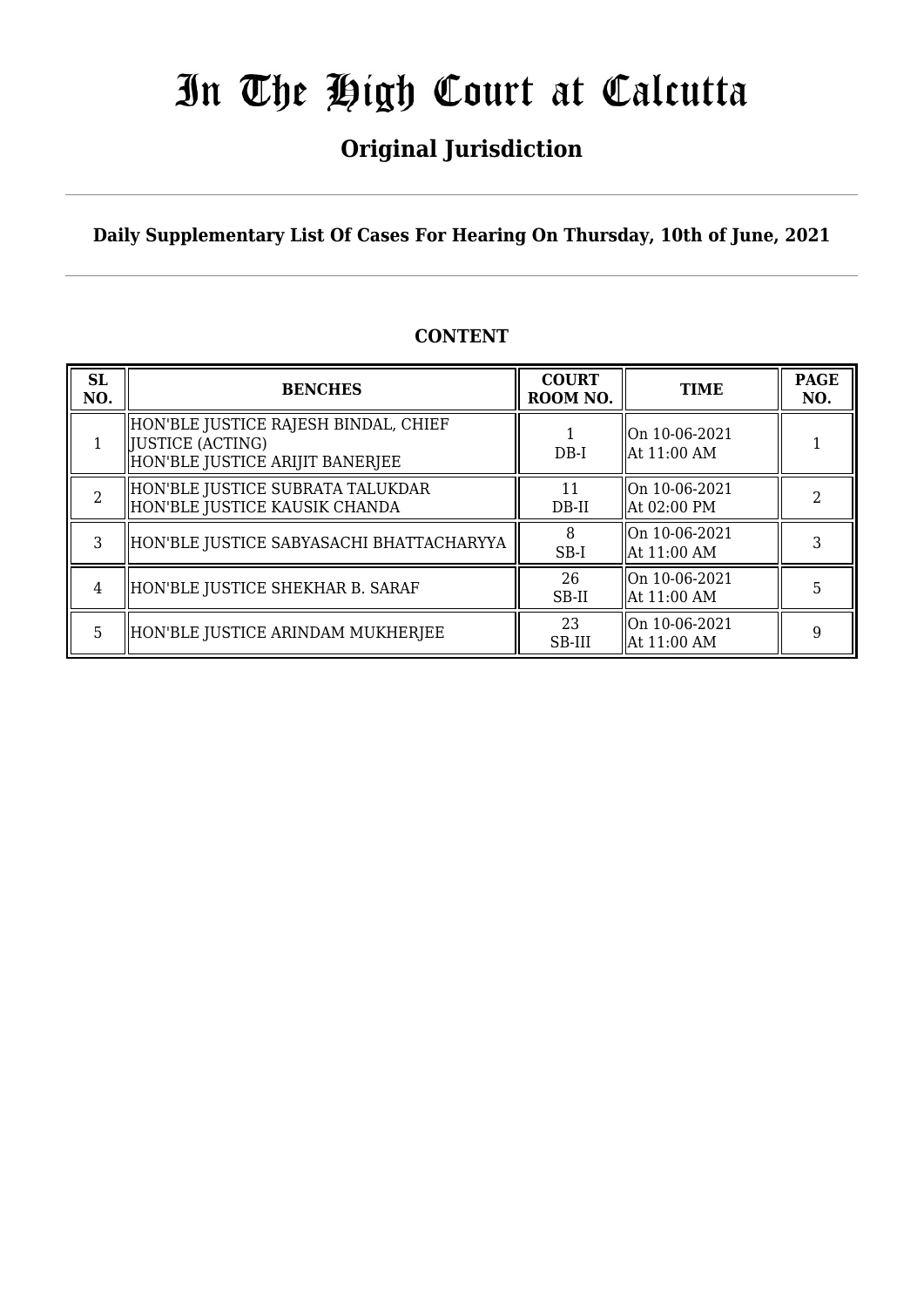

## **Original Side**

**DAILY CAUSELIST For Thursday The 10th June 2021**

**COURT NO. 1**

**DIVISION BENCH (DB-I)**

**AT 11:00 AM**

**HON'BLE JUSTICE RAJESH BINDAL, CHIEF JUSTICE (ACTING) HON'BLE JUSTICE ARIJIT BANERJEE ON AND FROM MONDAY, 7TH JUNE, 2021 TO FRIDAY, 11TH JUNE, 2021 -**

**PUBLIC INTEREST LITIGATION AND ANY OTHER MATTER IRRESPECTIVE OF CLASSIFICATION**

**(VIA VIDEO CONFERENCE)**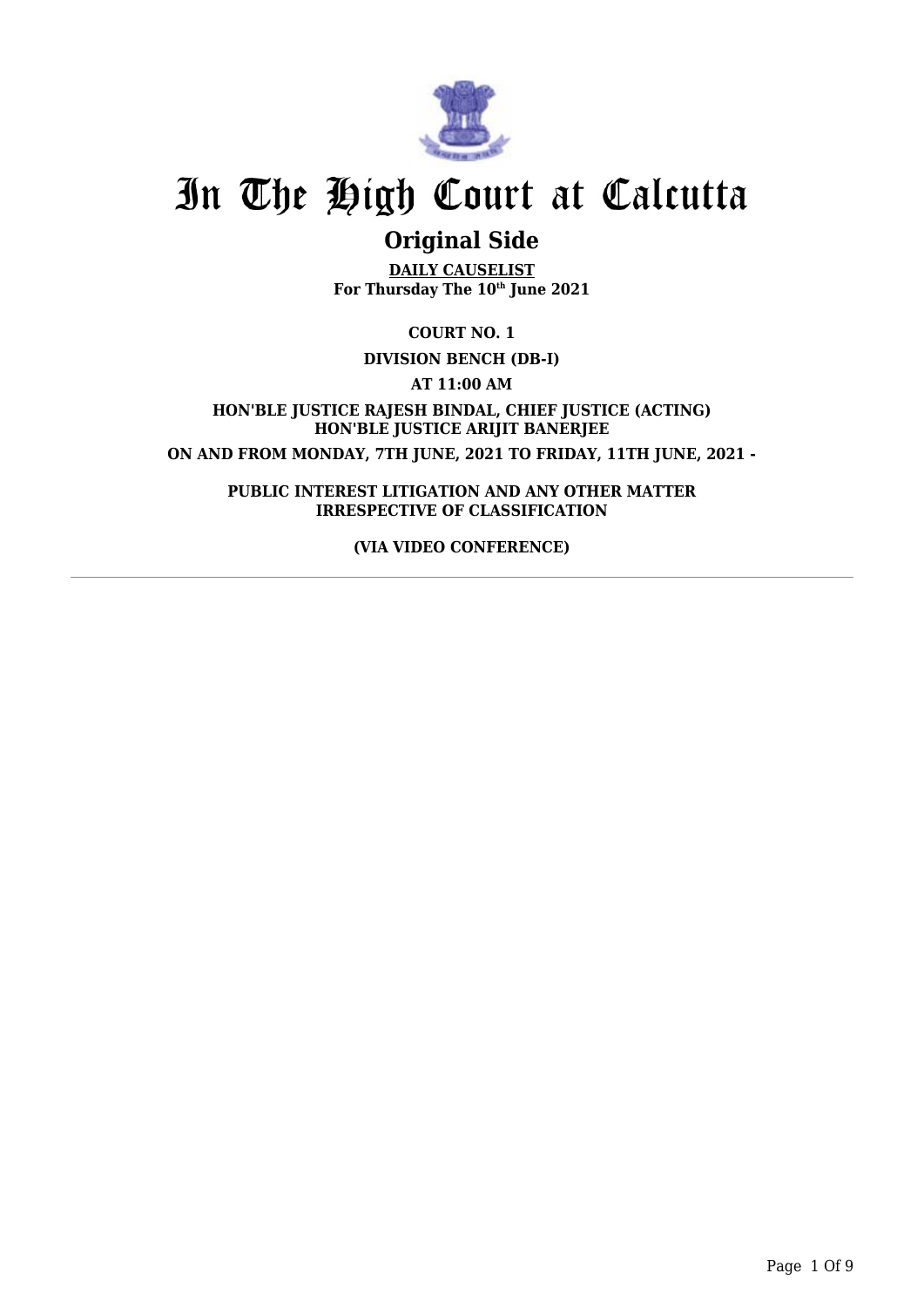

## **Original Side**

**DAILY CAUSELIST For Thursday The 10th June 2021**

**COURT NO. 11**

#### **DIVISION BENCH (DB-II)**

**AT 2:00 PM**

### **HON'BLE JUSTICE SUBRATA TALUKDAR HON'BLE JUSTICE KAUSIK CHANDA**

**ON AND FROM MONDAY, 7TH JUNE, 2021 TO FRIDAY, 11TH JUNE, 2021 -**

**HABEAS CORPUS AND CIVIL MATTERS EXCLUDING THE MATTERS ASSIGNED TO OTHER BENCHES.**

#### **(VIA VIDEO CONFERENCE)**

#### **NEW APPLICATIONS**

1 APO/78/2021 OCTAVIUS TEA AND INDUSTRIES LIMITED VS KANOI TEA PRIVATE LIMITED

SUPRIYO RANJAN SAHA

IA NO: GA/1/2021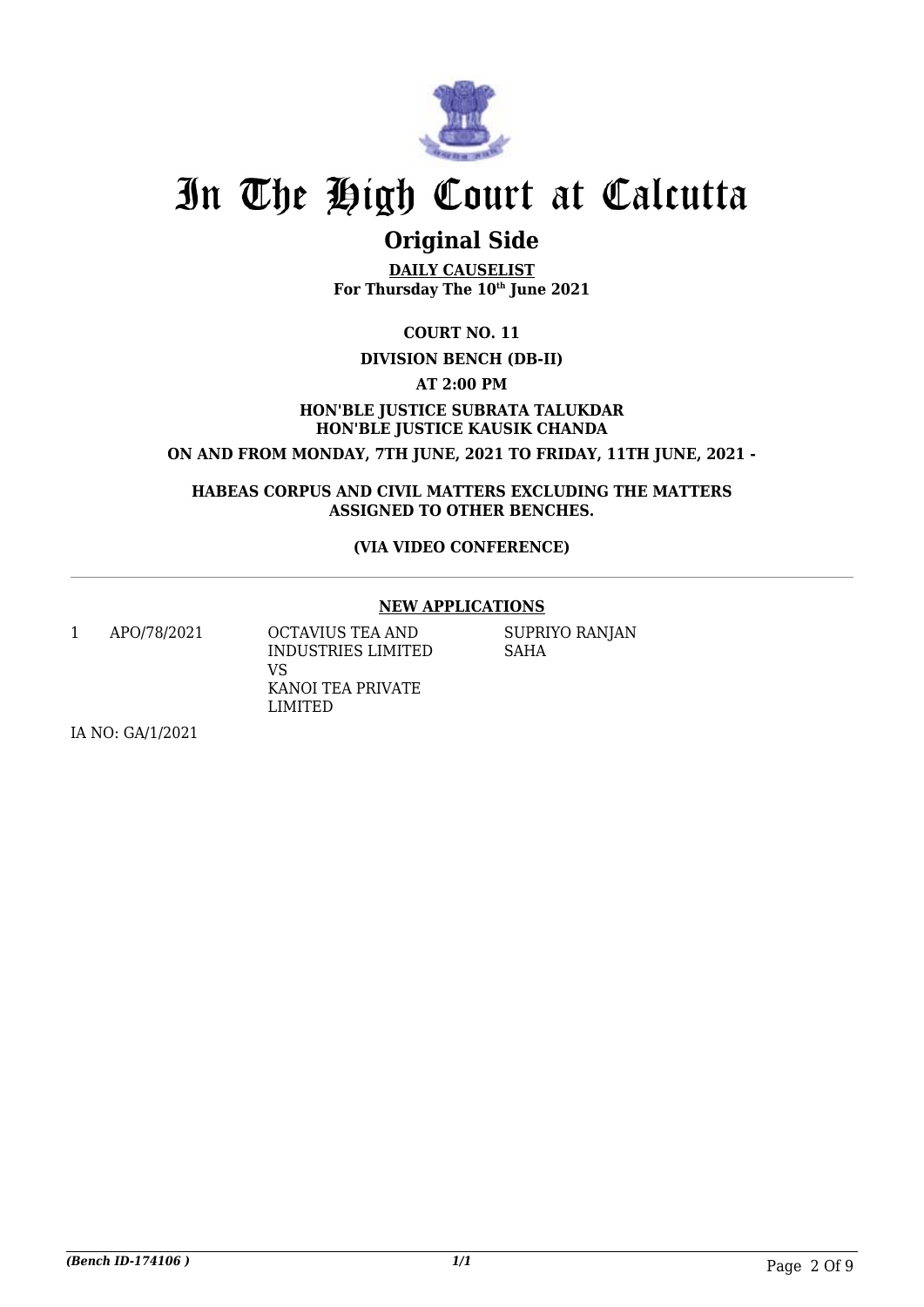

### **Original Side**

**DAILY CAUSELIST For Thursday The 10th June 2021**

**COURT NO. 8**

#### **SINGLE BENCH (SB-I)**

**AT 11:00 AM**

**HON'BLE JUSTICE SABYASACHI BHATTACHARYYA**

**ON AND FROM MONDAY, 7TH JUNE, 2021 TO FRIDAY, 11TH JUNE, 2021 -**

**CIVIL REVISIONS AND OTHER CIVIL MATTERS EXCLUDING THE MATTERS ASSIGNED TO OTHER BENCHES.**

#### **(VIA VIDEO CONFERENCE)**

#### **NEW MOTIONS**

| 1 | IA NO. GA/1/2021 | INDIAN OIL CORPORATION<br>LTD.<br>Vs             | MEHARIA & CO  |
|---|------------------|--------------------------------------------------|---------------|
|   | In AP/1451/2015  | M/S BRIDGE & ROOF CO<br>(INDIA) LTD              |               |
| 2 | IA NO. GA/1/2021 | INDIAN OIL CORPORATION<br>LTD.<br>Vs             | MEHARIA & CO. |
|   | In AP/1452/2015  | M/S BRIDGE & ROOF CO<br>(INDIA) LTD              |               |
| 3 | IA NO. GA/1/2021 | INDIAN OIL CORPORATION<br>LTD.<br>Vs             | MEHARIA & CO  |
|   | In AP/1453/2015  | M/S BRIDGE & ROOF CO<br>(INDIA) LTD              |               |
| 4 | IA NO. GA/1/2021 | <b>INDIAN OIL CORPORATION</b><br>LTD.<br>Vs      | MEHARIA & CO  |
|   | In AP/1454/2015  | M/S BRIDGE & ROOF CO<br>(INDIA) LTD              |               |
| 5 | IA NO. GA/1/2021 | INDIAN OIL CORPORATION<br>LTD <sub>1</sub><br>Vs | MEHARIA & CO  |
|   | In AP/1455/2015  | M/S BRIDGE & ROOF CO<br>(INDIA) LTD              |               |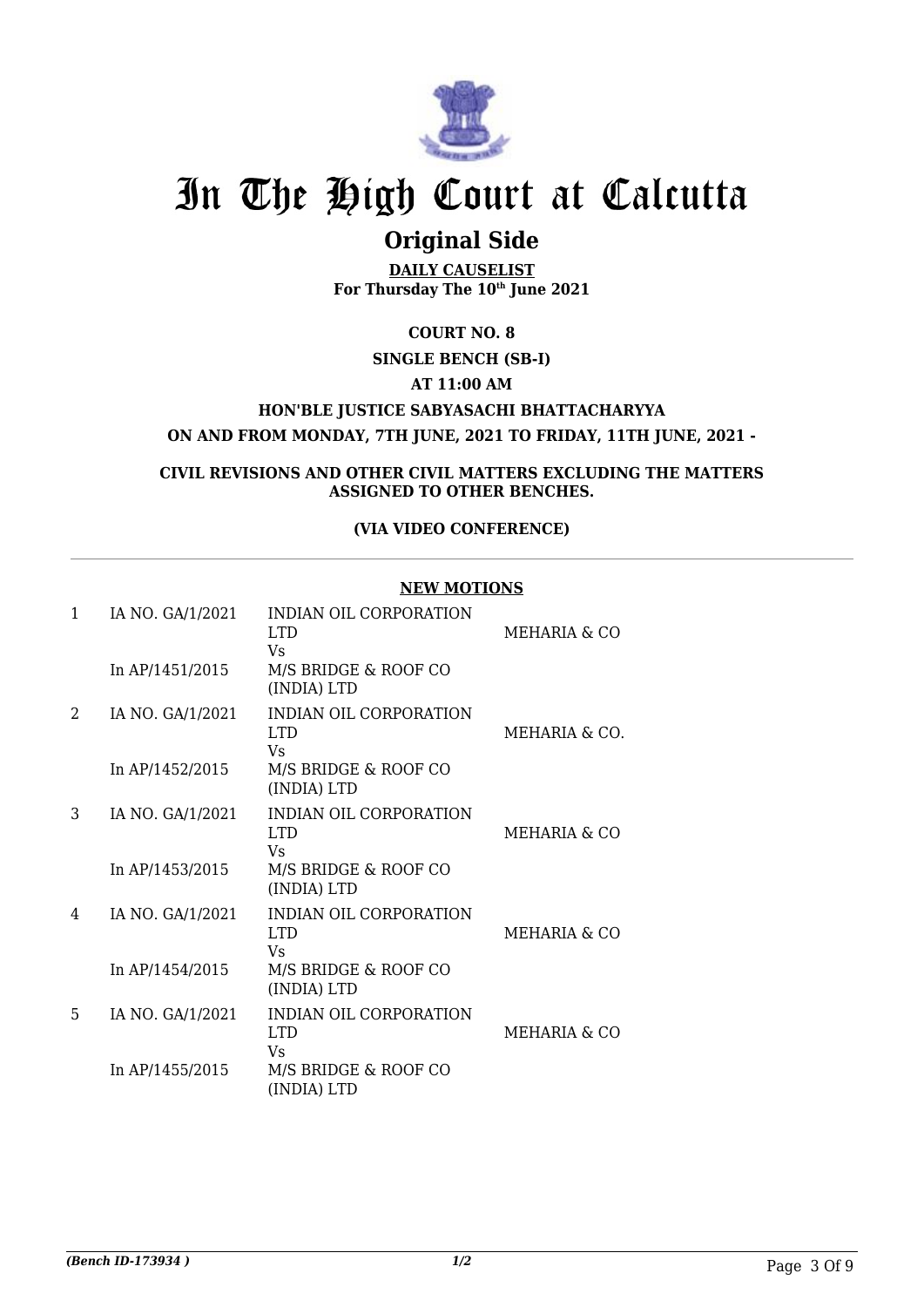| 6              | IA NO. GA/1/2021 | INDIAN OIL CORPORATION<br><b>LTD</b><br><b>Vs</b>                                                            | MEHARIA & CO            |                                           |
|----------------|------------------|--------------------------------------------------------------------------------------------------------------|-------------------------|-------------------------------------------|
|                | In AP/1456/2015  | M/S BRIDGE & ROOF CO<br>(INDIA) LTD                                                                          |                         |                                           |
| $7\phantom{.}$ | IA NO. GA/1/2021 | <b>INDIAN OIL CORPORATION</b><br><b>LTD</b><br><b>Vs</b>                                                     | MEHARIA & CO            |                                           |
|                | In AP/1457/2015  | M/S BRIDGE & ROOF CO<br>(INDIA) LTD                                                                          |                         |                                           |
| 8              | IA NO. GA/1/2021 | INDIAN OIL CORPORATION<br><b>LTD</b><br><b>Vs</b>                                                            | MEHARIA & CO            |                                           |
|                | In AP/1458/2015  | M/S BRIDGE & ROOF CO<br>(INDIA) LTD                                                                          |                         |                                           |
| 9              | IA NO. GA/1/2021 | INDIAN OIL CORPORATION<br><b>LTD</b><br><b>Vs</b>                                                            | MEHARIA & CO            |                                           |
|                | In AP/1459/2015  | M/S BRIDGE & ROOF CO<br>(INDIA) LTD                                                                          |                         |                                           |
| 10             | IA NO. GA/1/2021 | INDIAN OIL CORPORATION<br>LTD'<br><b>Vs</b>                                                                  | MEHARIA & CO            |                                           |
|                | In AP/1460/2015  | M/S BRIDGE & ROOF CO<br>(INDIA) LTD                                                                          |                         |                                           |
| 11             | AP/239/2020      | SREI EQUIPMENT FINANCE<br><b>LIMITED</b><br><b>VS</b><br>ECOGREEN ENVIROTECH<br>SOLUTION LIMITED AND<br>ANR. | SINHA AND CO.           | <b>NEELIMA</b><br>CHATTERJEE<br>(RES.1,2) |
|                | IA NO: GA/1/2021 |                                                                                                              |                         |                                           |
| 12             | AP/262/2020      | PANNALAL MAHABIR<br>PRASAD AND ORS<br>VS.<br>INDIA INFOLINE FINANCE<br><b>LTD</b>                            | <b>ANUJIT MOOKHERJI</b> |                                           |
|                | IA NO: GA/1/2020 |                                                                                                              |                         |                                           |
| 13             | CP/5/2021        | PRABIR CHATTERJEE AND<br><b>ANR</b><br><b>VS</b><br>THE REGISTRAR OF<br><b>COMPANIES AND ORS</b>             | RATNESH KUMAR RAI       |                                           |
|                | IA NO: CA/1/2021 |                                                                                                              |                         |                                           |
| 14             | AP/238/2021      | TATA CAPITAL FINANCIAL<br><b>SERVICES LIMITED</b><br><b>VS</b><br>RAJSHREE INDUSTRIES                        | <b>AVISHEK GUHA</b>     |                                           |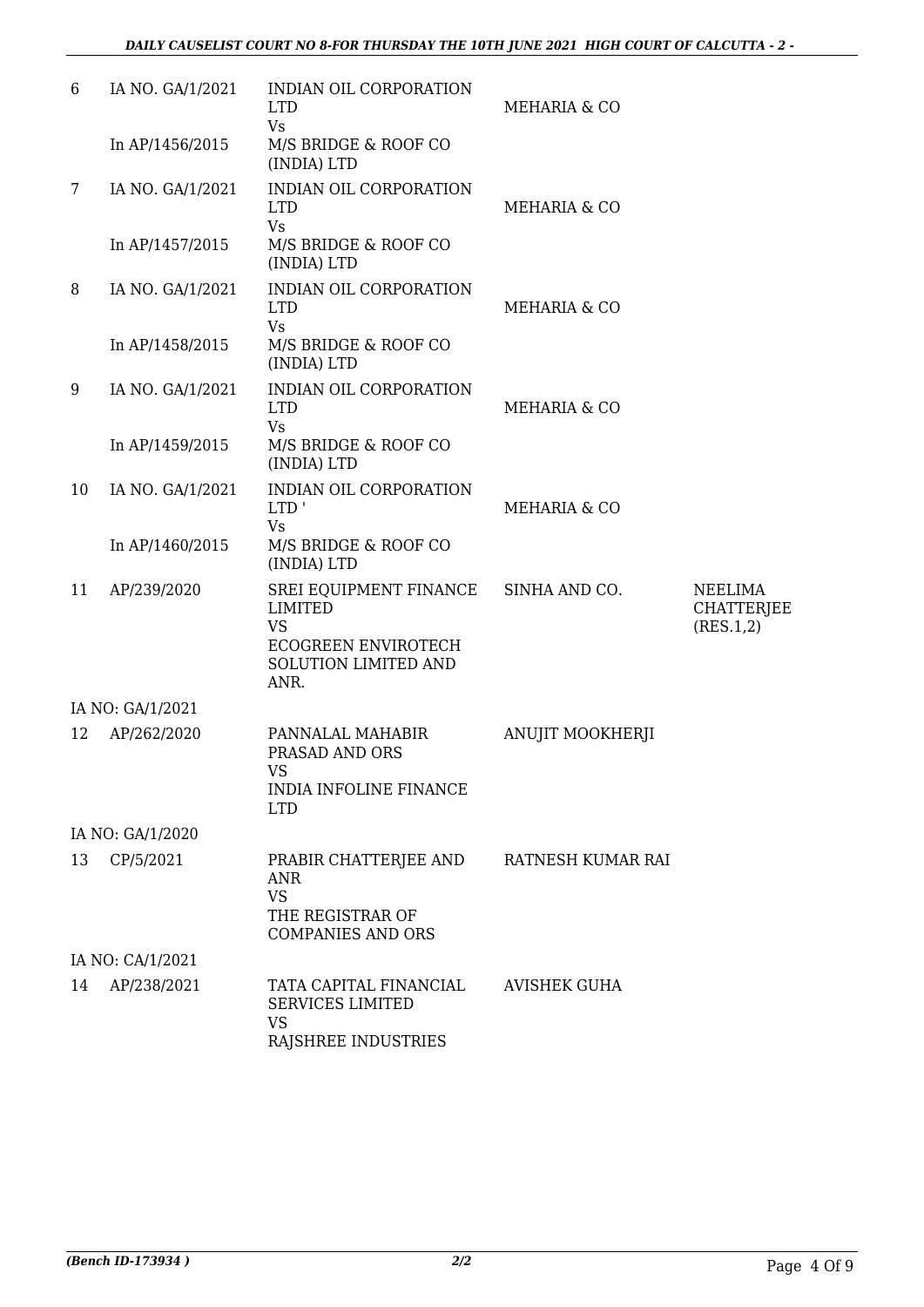

### **Original Side**

**DAILY CAUSELIST For Thursday The 10th June 2021**

**COURT NO. 26**

#### **SINGLE BENCH (SB-II)**

**AT 11:00 AM**

#### **HON'BLE JUSTICE SHEKHAR B. SARAF**

**ON AND FROM MONDAY, 7TH JUNE, 2021 TO FRIDAY, 11TH JUNE, 2021 -**

**\*ALL PENDING ORIGINAL SIDE MATTERS RELATED TO - 1. BIFR, 2. ADMIRALTY SUITS, 3. APPEAL UNDER THE STATE FINANCIAL CORPORATIONS ACT, 4. APPEAL UNDER SECTION 151 OF CR.P.C., 5. AIRB MATTERS, 6. MATRIMONIAL SUITS, 7. APPLICATIONS UNDER THE GUARDIANS AND WARDS ACT, 8. APPLICATION UNDER THE CENTRAL EXCISES AND SALT ACT, \* MOTOR ACCIDENT CLAIM CASES; \* ANY OTHER MATTER ASSIGNED BY THE HON'BLE THE CHIEF JUSTICE(ACTING)**

#### **ORIGINAL SIDE MATTERS WILL BE TAKEN UP AFTER COMPLETION OF APPELLATE SIDE MATTERS.**

#### **(VIA VIDEO CONFERENCE)**

#### **MATRIMONIAL SUIT**

| 1 | MS/100007/1990 | RUSSEL SHAMES LARKIN<br>SHARPE<br><b>VS</b><br>YVONNE CHARMAINE<br>LARKIN SHARPE | A.M.BASU                           |        |
|---|----------------|----------------------------------------------------------------------------------|------------------------------------|--------|
| 2 | MS/3/1991      | MRS. CHRISTINE AGA<br>VS<br>MR. MICHAEL DERRICK<br>AGA                           | AMARESH KUMAR<br><b>MITRA</b>      | N.Y.A. |
| 3 | MS/4/1991      | <b>FLORENCE THOMAS</b><br><b>VS</b><br><b>DESMOND THOMAS</b>                     | <b>SADHONA</b><br><b>BONNERJEE</b> | N.Y.A. |
| 4 | MS/1/1992      | MRS.EDITH IVY FENANDEZ<br><b>VS</b><br>MR MELVIN SEDRIC<br>FERNANDEZ             | <b>MAYA BHADRA</b>                 | N.Y.A  |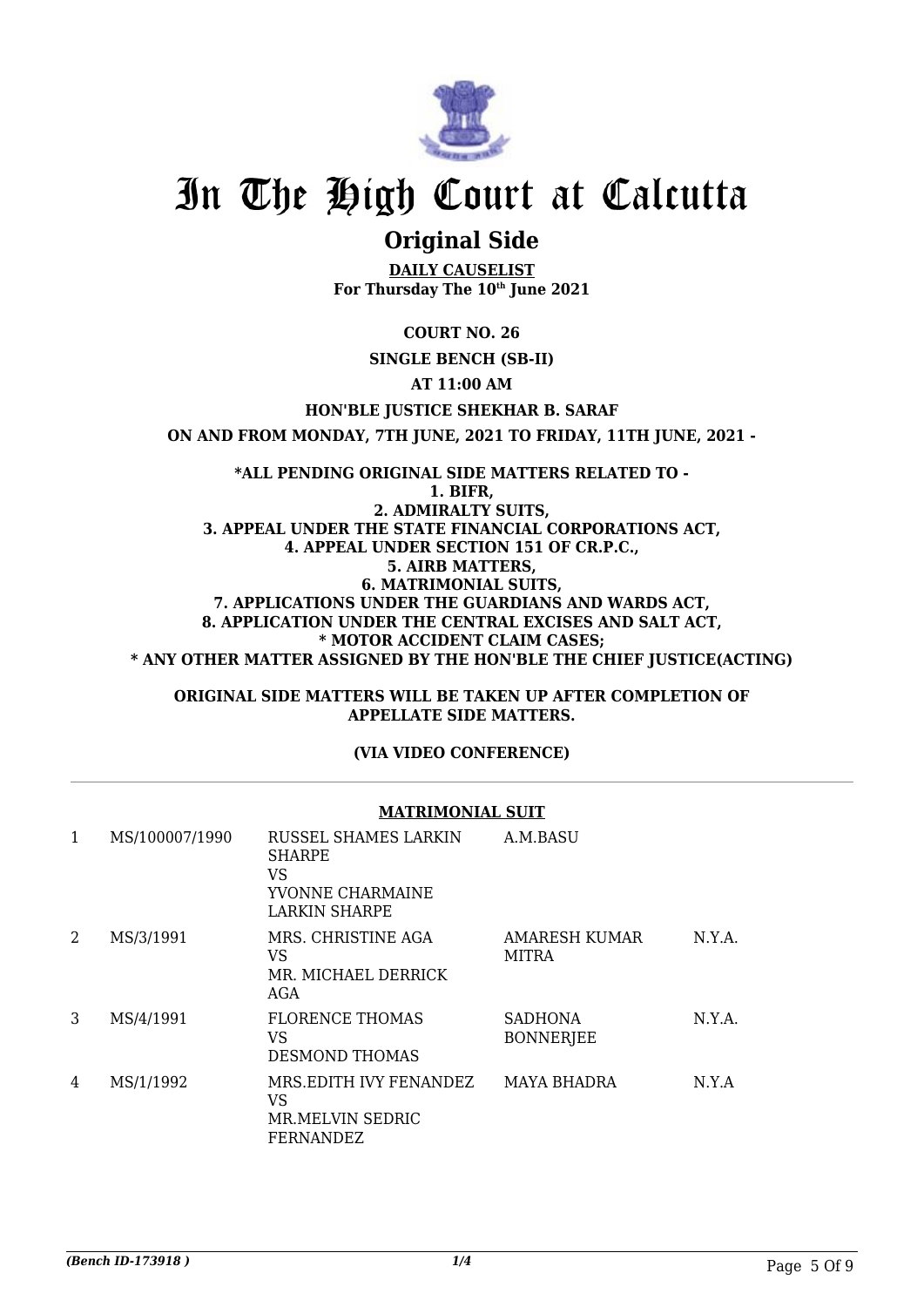| 5  | MS/2/1992                             | MRS.CYNTHIS DOROTHY<br><b>RYLE</b><br><b>VS</b><br>WILLIAM EDWIN RYLE                                                                                                   | ANWARI QUARISHI              | N.Y.A                              |
|----|---------------------------------------|-------------------------------------------------------------------------------------------------------------------------------------------------------------------------|------------------------------|------------------------------------|
| 6  | MS/5/1992                             | MRS.LILY CHEN @ CHENG<br>NEE LILY @ LI.YEN.<br><b>VS</b>                                                                                                                | MAYA BHADRA                  | N.Y.A.                             |
|    |                                       | MR.WALTER CHEN @<br><b>CHENG</b>                                                                                                                                        |                              |                                    |
| 7  | MS/100010/1992                        | ISAAC HAROLD GOMES<br><b>VS</b>                                                                                                                                         | SALIL K.MUKHERJI             | <b>SADHONA</b><br><b>BONNERJEA</b> |
| 8  | MS/1/1993                             | MONICA SYLVIA GOMES<br>SUNARA BEGUM ALI ALIAS<br><b>SUNARA SAYERS</b><br><b>VS</b><br><b>NARMAN WILLIAMS</b><br><b>DENNIS SAYERS</b>                                    | SHRI R.N.SINGH               | N.Y.A                              |
| 9  | MS/1/1995                             | TERESA BESTERWITCH<br><b>VS</b><br><b>JOSEPH BESTERWITCH</b>                                                                                                            | MANAB SAJJAN.                |                                    |
| 10 | MS/4/1995                             | MRS.INSA JHON<br><b>VS</b><br>MR. JOHN KURION                                                                                                                           | A.GHOSH                      |                                    |
| 11 | MS/5/1995                             | DEVINA JULA GODFREY<br><b>VS</b><br>IAN MICHAEL GODFREY                                                                                                                 | S.BANREJEE                   |                                    |
|    | IA NO: GA/1/1997(Old No:GA/1236/1997) |                                                                                                                                                                         |                              |                                    |
| 12 | MS/100045/1995                        | HENRY D'ROZARIO<br><b>VS</b><br>MRS. SUSHMA D'ROZARIA                                                                                                                   | MD. QUDDUS                   | N.Y.A.                             |
| 13 | MS/2/1996                             | MRS. BARBARA ELLIAS<br><b>VS</b><br>MR. JEFFEY(ZACOB) ELLIAS                                                                                                            | RABINDRANATH<br><b>SINGH</b> |                                    |
|    | 14 MS/100178/1996                     | MICHELLE ANN MARGARET P.D. MUKHERJEE<br><b>DOWLING</b><br><b>VS</b><br>KEVIN JUDE DOWLING                                                                               |                              | D.N.ROY                            |
| 15 | MS/4/1997                             | PHILIP MATHEWS<br><b>VS</b><br><b>SHOBANA MATHEWS</b>                                                                                                                   | S.TULSIAN                    |                                    |
|    |                                       | IA NO: GA/1/1998(Old No:GA/376/1998), GA/2/1998(Old No:GA/3962/1998), GA/3/1998(Old<br>No:GA/4289/1998), GA/4/1999(Old No:GA/1196/1999), GA/5/1999(Old No:GA/1197/1999) |                              |                                    |
| 16 | MS/5/1997                             | <b>MS.DOREEN RAMANI</b><br>VS<br>HRIDYANATH ANTHONY<br>PILLAEY                                                                                                          | M.AVIDYADHARAN               |                                    |
|    | IA NO: GA/1/1998(Old No:GA/771/1998)  |                                                                                                                                                                         |                              |                                    |
| 17 | MS/6/1997                             | FREDERICK JOHN<br><b>BANLEMAN</b><br><b>VS</b><br>CHERYL BANTLEMAN NEE                                                                                                  | P.SINGH                      |                                    |
|    |                                       | PORTRIDGE                                                                                                                                                               |                              |                                    |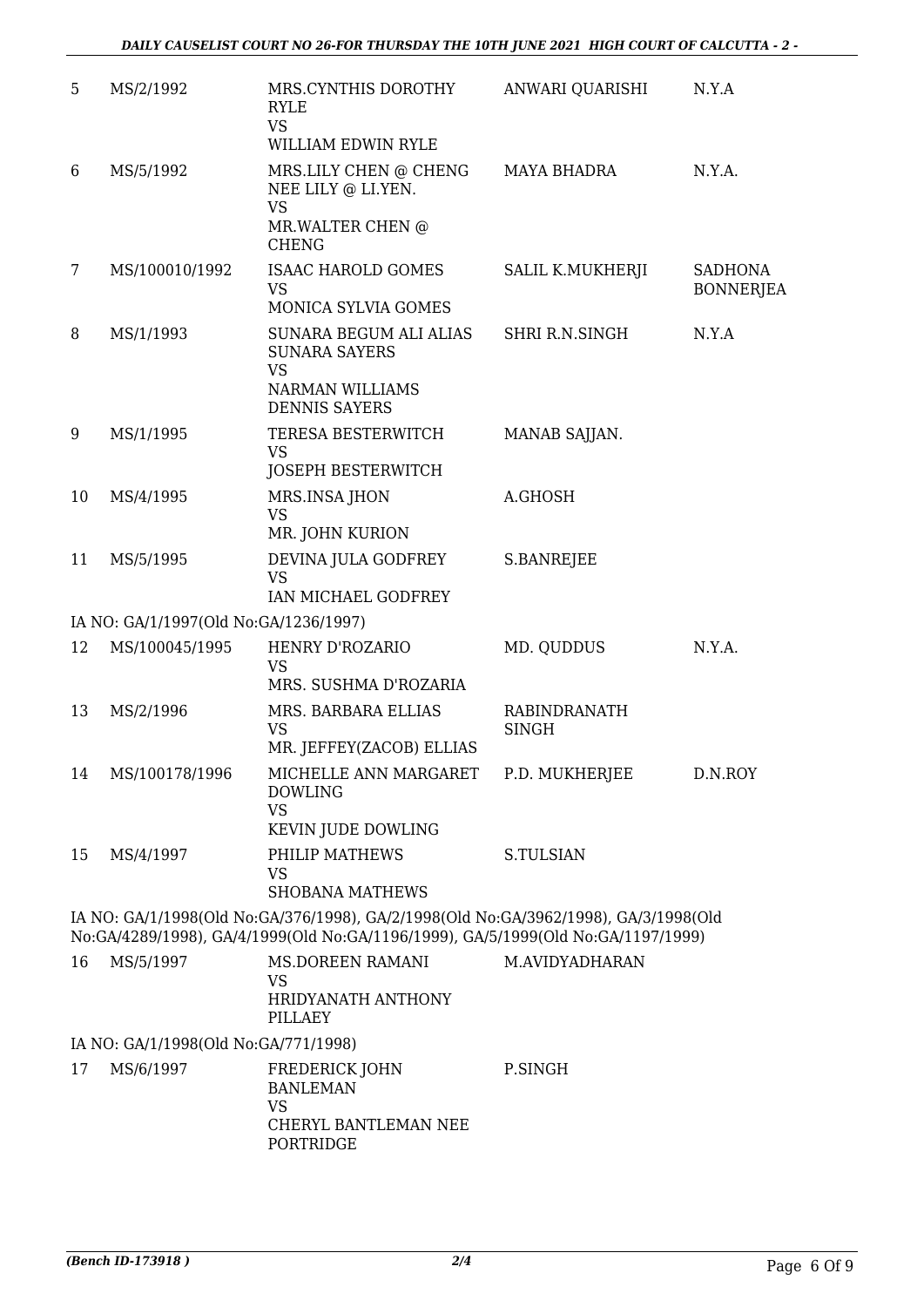| 18 | MS/4/1998                             | RICHARD BEACHELL<br>VS.<br><b>LEANA BEACHELL</b>                                                                                   | P.K.RAY                              |
|----|---------------------------------------|------------------------------------------------------------------------------------------------------------------------------------|--------------------------------------|
|    | IA NO: GA/1/1999(Old No:GA/1516/1999) |                                                                                                                                    |                                      |
| 19 | MS/1/1999                             | PRITILATA MARYTESRA<br>VS<br>AUROBINDA ADHIKARI<br><b>ALIAS BABU</b>                                                               | SK.KAMALUDDIN<br><b>AHMED</b>        |
| 20 | MS/2/1999                             | BIPRADA RANJAN SARKAR<br>VS<br><b>RUTH SARKAR</b>                                                                                  | <b>MD.SANWAR</b><br><b>HOSSAIN</b>   |
|    | IA NO: GA/1/2000(Old No:GA/152/2000)  |                                                                                                                                    |                                      |
| 21 | MS/3/1999                             | MR S. IMA JOHN,<br>VS<br>MR.JOHN KURIAN                                                                                            | MR.APURBA KUMAR<br><b>GHOSH</b>      |
|    | IA NO: GA/1/1999(Old No:GA/4854/1999) |                                                                                                                                    |                                      |
| 22 | MS/2/2000                             | SANGHAMITRA RANA (NEE<br>DUFFADAR)<br>VS<br>SHYAMAL SAMSON RANA                                                                    | KINJAL KUMAR<br><b>BORAL</b>         |
| 23 | MS/3/2004                             | <b>ALISTAIR IAN YEN</b><br>VS <sub>1</sub><br>ANNE KRITI PAUL                                                                      | J. BANERJEE & CO.                    |
|    |                                       | <b>ADMIRALTY SUITS</b>                                                                                                             |                                      |
| 24 | AS/13/2011                            | BENGAL TIGER LINE PTE<br>LTD., SINGAPORE<br><b>VS</b><br>THE OWNERS&PARTIES<br><b>INTERESTED IN THE</b><br>VESSEL M.V.TIGER SPRING | MANTRITA LEGAL<br><b>SOLUTIONS</b>   |
| 25 | AS/5/2013                             | <b>SREI EQUIPMENTS</b><br>FINANCE PVT LTD<br><b>VS</b><br>THE O & P INT. IN THE<br>VESSELS, M.V. KIRAN & M.V.<br><b>KABIR</b>      | M/S R.N GHOSE &<br><b>ASSOCIATES</b> |
|    |                                       | IA NO: GA/4/2013(Old No:GA/3274/2013), GA/5/2016(Old No:GA/592/2016), GA/6/2017(Old                                                |                                      |

No:GA/405/2017), GA/7/2019

#### **COMPANY MATTERS NEW (OLD MATTERS)**

( BIFR )

| 26 | BIFR/88/1987 | M/S SMALL TOOLS MFG. | A.N.MUKHERJEE |
|----|--------------|----------------------|---------------|
|    |              | CO. OF INDIA LTD.    |               |
|    |              | VS.                  |               |

IA NO: CA/1/1998(Old No:CA/628/1998)

#### **FOR HEARING (OLD MATTER)**

#### ( APPEAL UNDER THE STATE FINANCIAL CORPN. ACT )

| 27 | ASFC/3008/1987 | INDUSTRIAL FINANCE<br>CORP. OF INDIA<br>VS<br>(N)BIHAR PULP &PAPERS | SINHA & CO. | FOX & MONDAL |
|----|----------------|---------------------------------------------------------------------|-------------|--------------|
|    |                | MILLS LTD.                                                          |             |              |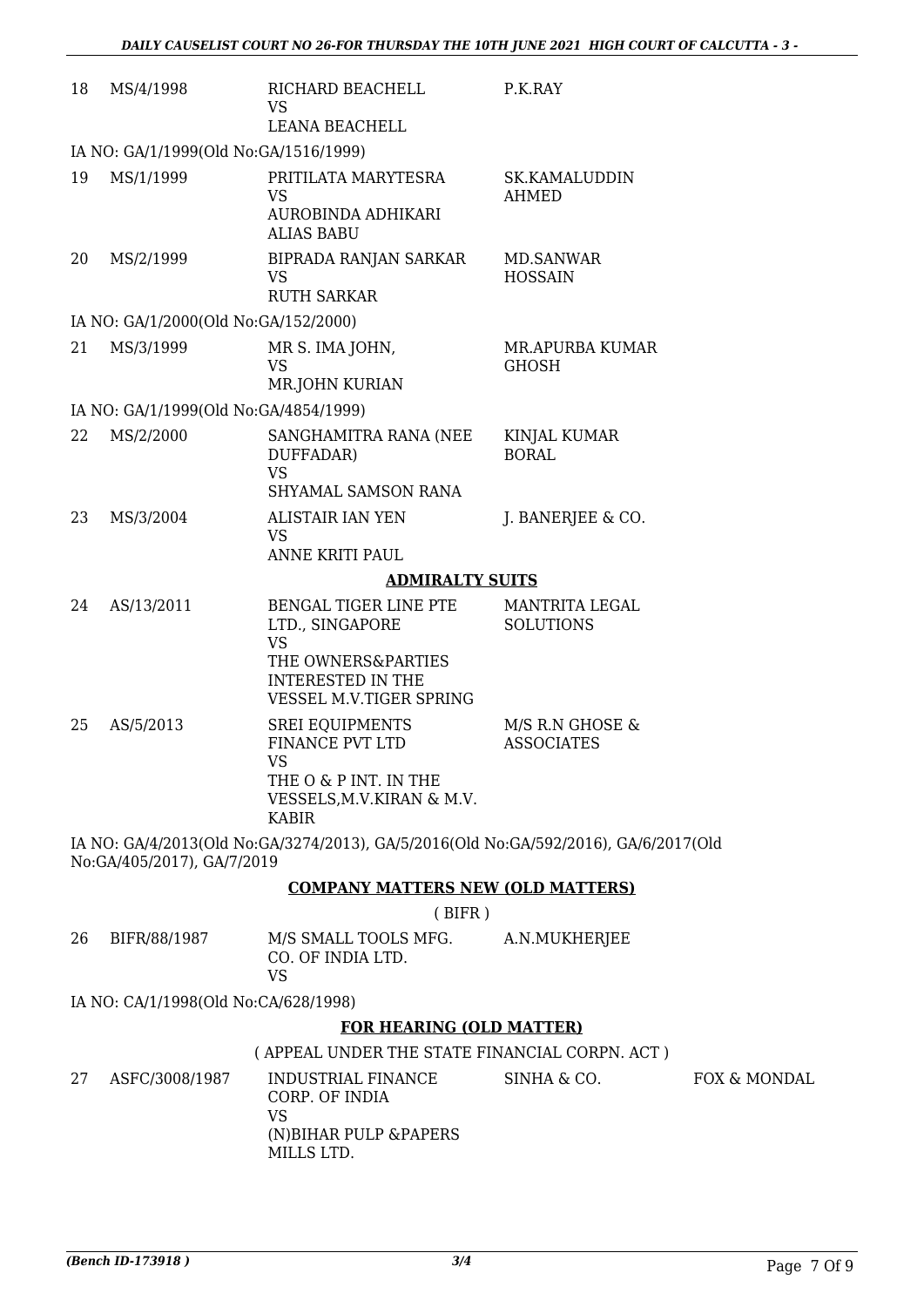| 28 | ASFC/3398/1988                                            | <b>INDUSTRIAL</b><br>RECONSTRUCTION BANK<br>OF INDIA<br><b>VS</b><br>REPUBLIC ENGINEERING<br>CORPORATION     | S.MUKHERJEE                  |                                          |
|----|-----------------------------------------------------------|--------------------------------------------------------------------------------------------------------------|------------------------------|------------------------------------------|
| 29 | ASFC/1/1995                                               | BIHAR STATE FINANCIAL<br><b>CORPORATION</b><br><b>VS</b><br>KUMARDHUBI FIRECLAY &<br><b>SILICA WORKS LTD</b> | RAM CHANDRA<br><b>PRASAD</b> |                                          |
|    |                                                           | <b>APPLICATION</b>                                                                                           |                              |                                          |
| 30 | SALT/14/1993<br><b>SALT ACT</b>                           | BERLIA EXIM PVT. LTD<br><b>VS</b><br>MR. ADESH KUMAR                                                         | MR. VINAY MISHRA             |                                          |
| 31 | AIRB/3726/1994<br><b>AIRB MATTERS</b>                     | <b>INDUSTRIAL</b><br>RECONSTRUCTION BANK<br>OF INDIA<br><b>VS</b><br>SHREE ENGINEERING<br>PRODUCTS LTD.      | A.K.ROY CHOUDHURY            | PRASANTA NASKAR                          |
|    |                                                           | IA NO: GA/1/1997(Old No:GA/425/1997), GA/2/2003(Old No:GA/2671/2003), GA/4/2005(Old No:GA/121/2005)          |                              |                                          |
| 32 | AIRB/1/2003<br><b>AIRB MATTERS</b>                        | INDUSTRIAL INVESTMENT<br>BANK OF INDIA LTD.<br><b>VS</b><br>RBL LTD @ ROYROLLE<br><b>BURN LTD.</b>           | M/S. FOX & MONDAL            |                                          |
| 33 | ACRP/1/1997<br>APPEAL UNDER<br>SECTION 151 OF<br>C.R.P.C. | MADUMALA CHOKRABARTY<br><b>VS</b><br>STATE OF WEST BENGAL                                                    | P.JOARDAR                    | T.SINGH                                  |
| 34 | ACRP/1/2002<br><b>APPEAL UNDER</b>                        | JEEWAN LAL (1929) LTD.<br><b>VS</b>                                                                          | S. JALAN & CO.               | <b>SHROFF &amp;</b><br><b>ASSOCIATES</b> |

SECTION 151 OF

SYNDICATE BANK

C.R.P.C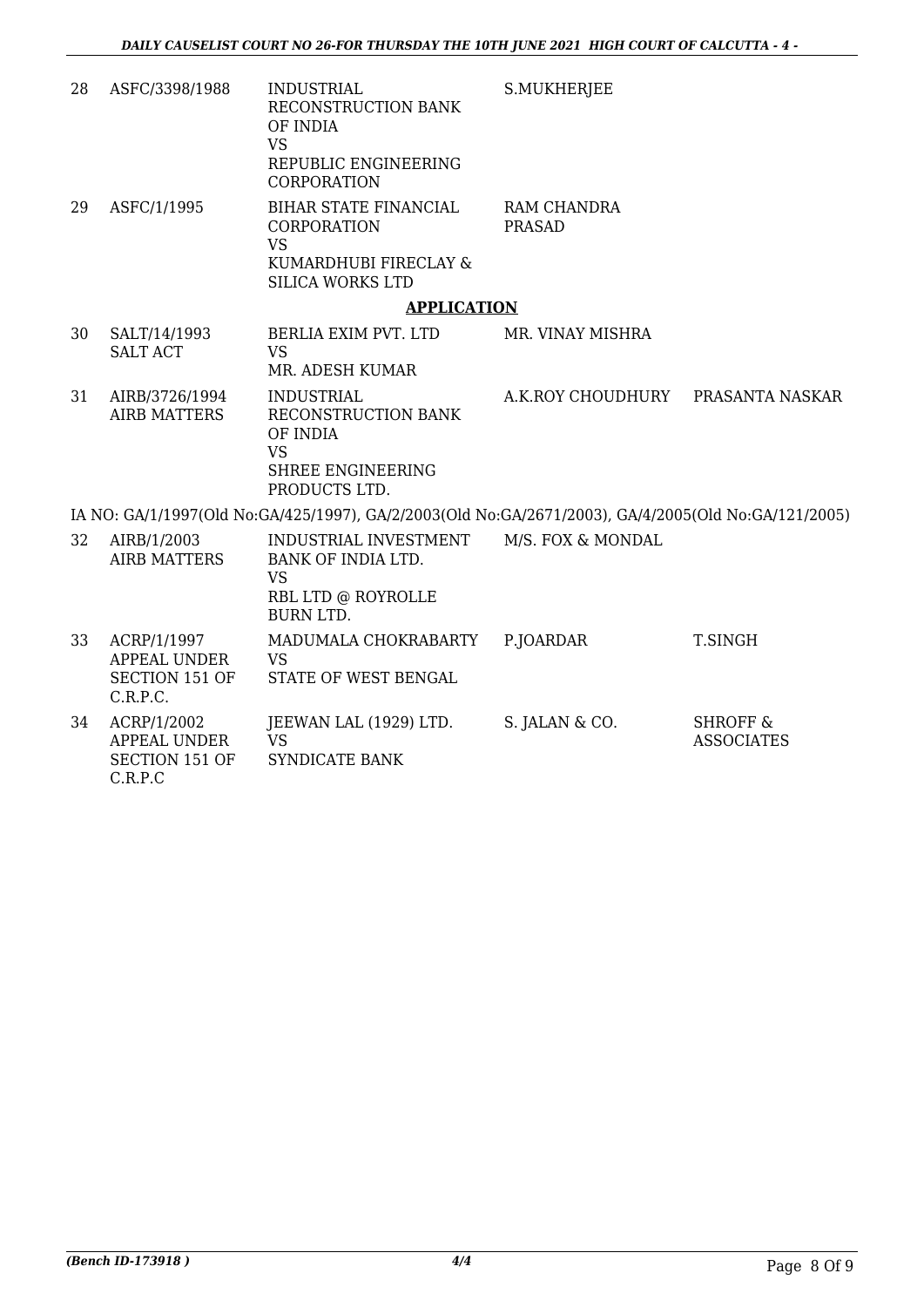

### **Original Side**

**DAILY CAUSELIST For Thursday The 10th June 2021**

**COURT NO. 23 SINGLE BENCH (SB-III) AT 11:00 AM HON'BLE JUSTICE ARINDAM MUKHERJEE ON AND FROM MONDAY, 7TH JUNE, 2021 TO FRIDAY, 11TH JUNE, 2021 -**

#### **WRIT MATTERS.**

**NOTE: (1) ORDINARILY, E-MENTIONING SHALL BE ALLOWED ONLY AFTER NOTIFYING TO ALL THE PARTIES.**

**(2) ORIGINAL SIDE MATTERS SHALL BE TAKEN AFTER COMPLETION OF APPELLATE SIDE LIST OR AT 2:00 P.M. WHICHEVER IS EARLIER.**

**(VIA VIDEO CONFERENCE)**

#### **COURT APPLICATIONS UNDER ART.226**

1 WPO/216/2021 DOLLY HANJABAM SHARMA VS THE RESERVE BANK OF MULLICK AND CO

INDIA AND ORS